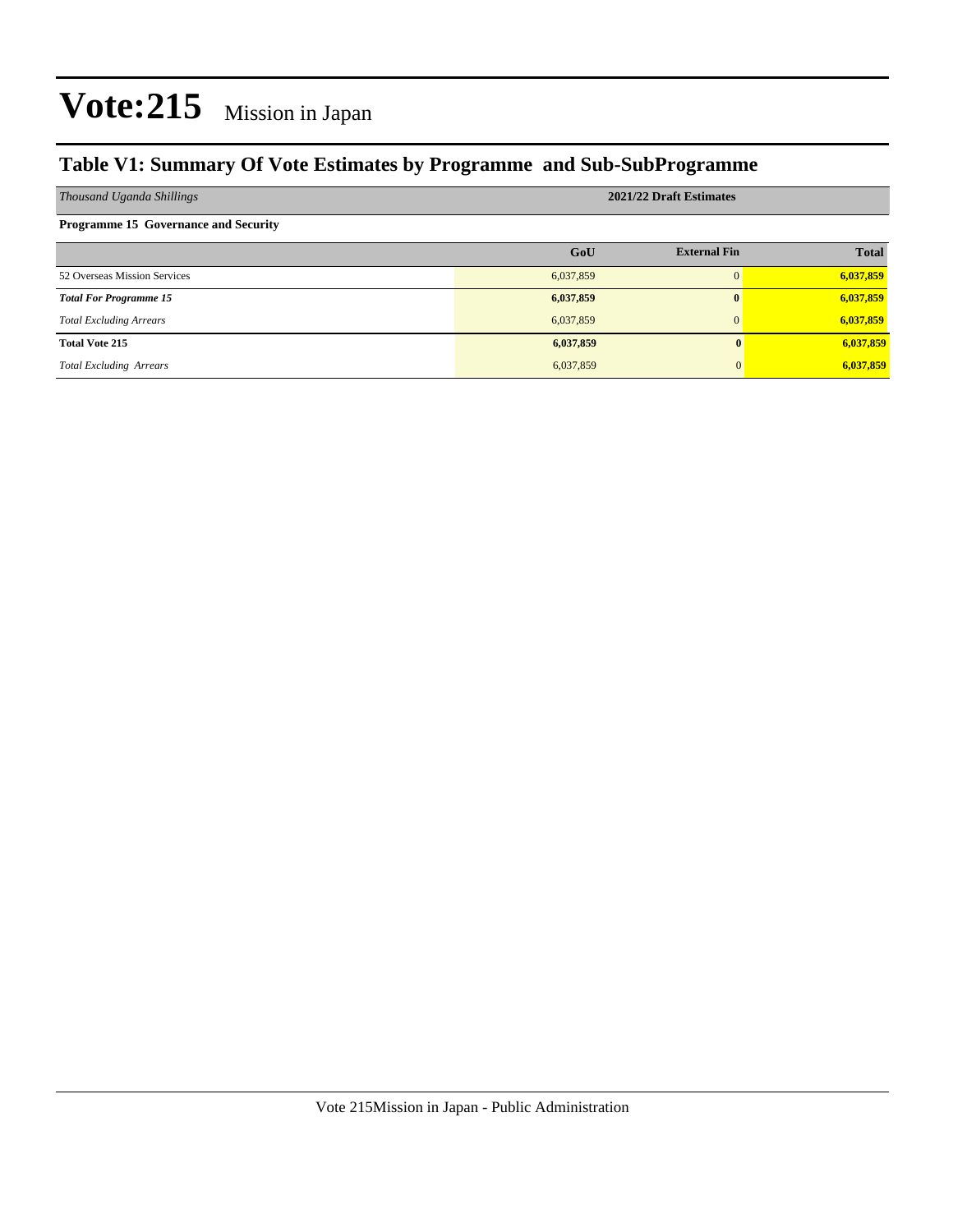### **Table V2: Summary Of Vote Estimates by Sub-SubProgramme,Department and Project**

| Thousand Uganda Shillings                                               | 2021/22 Draft Estimates<br>2020/21 Approved Budget |                     |                |              |             |                     |              |
|-------------------------------------------------------------------------|----------------------------------------------------|---------------------|----------------|--------------|-------------|---------------------|--------------|
| <b>Sub-SubProgramme 52 Overseas Mission Services</b>                    |                                                    |                     |                |              |             |                     |              |
| <b>Recurrent Budget Estimates</b>                                       | <b>Wage</b>                                        | <b>Non-Wage</b>     | <b>AIA</b>     | <b>Total</b> | <b>Wage</b> | <b>Non-Wage</b>     | <b>Total</b> |
| 01 Headquarters Tokyo                                                   | 1,098,667                                          | 4,621,799           | $\mathbf{0}$   | 5,720,466    | 1,416,060   | 4,621,799           | 6,037,859    |
| <b>Total Recurrent Budget Estimates for Sub-</b><br><b>SubProgramme</b> | 1,098,667                                          | 4,621,799           | $\bf{0}$       | 5,720,466    | 1,416,060   | 4,621,799           | 6,037,859    |
|                                                                         | GoU                                                | <b>External Fin</b> | <b>AIA</b>     | <b>Total</b> | GoU         | <b>External Fin</b> | <b>Total</b> |
| <b>Total For Sub-SubProgramme 52</b>                                    | 5,720,466                                          | $\bf{0}$            | $\bf{0}$       | 5,720,466    | 6,037,859   | $\mathbf{0}$        | 6,037,859    |
| <b>Total Excluding Arrears</b>                                          | 5,720,466                                          | 0                   | $\overline{0}$ | 5,720,466    | 6,037,859   | $\overline{0}$      | 6,037,859    |
| <b>Total Vote 215</b>                                                   | 5,720,466                                          | $\bf{0}$            | $\bf{0}$       | 5,720,466    | 6,037,859   | $\bf{0}$            | 6,037,859    |
| <b>Total Excluding Arrears</b>                                          | 5,720,466                                          | $\overline{0}$      | $\overline{0}$ | 5,720,466    | 6,037,859   | $\mathbf{0}$        | 6,037,859    |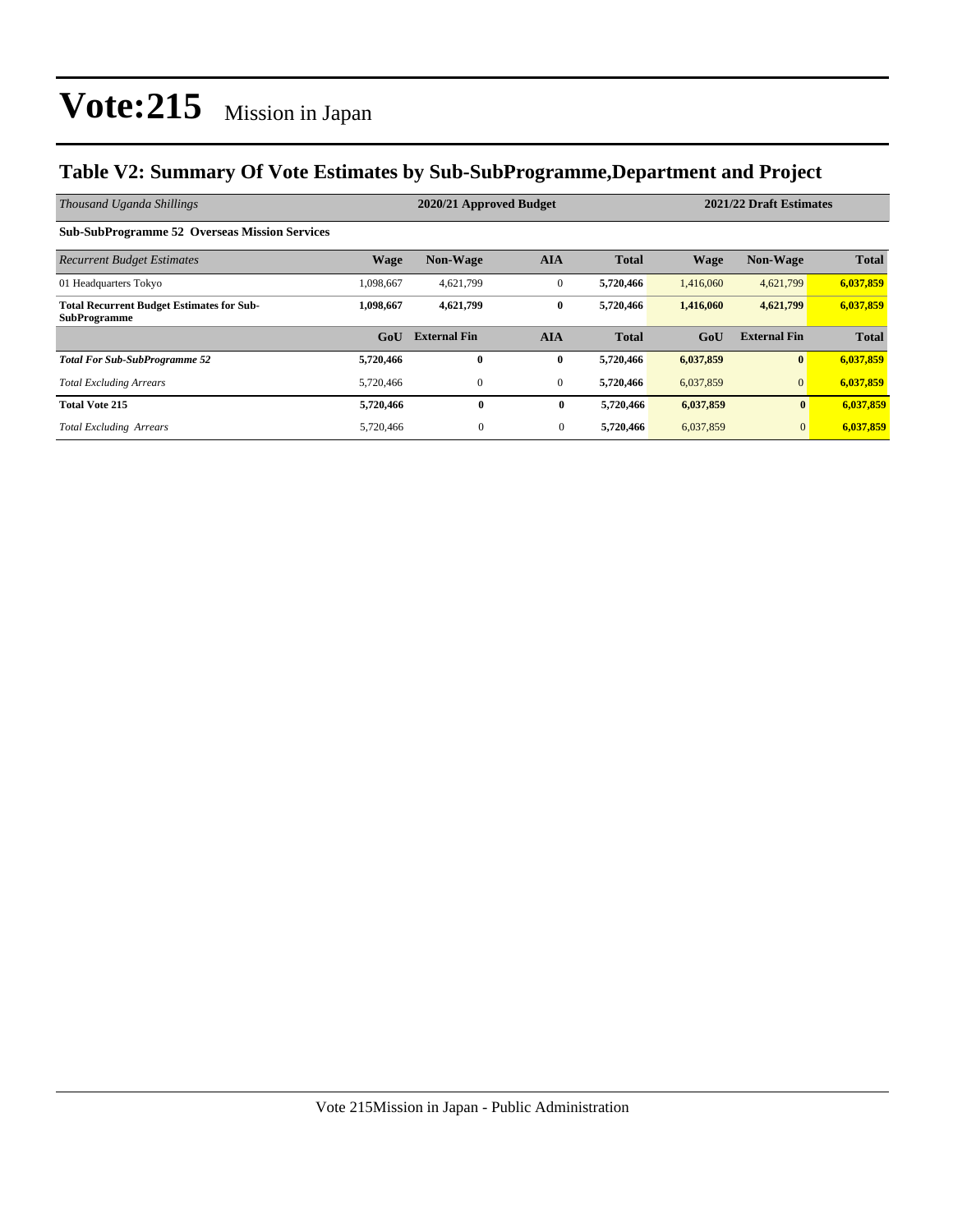### **Table V3: Summary Vote Estimates by Item**

| Thousand Uganda Shillings                                   |           | 2020/21 Approved Budget |                  |              |           | 2021/22 Draft Estimates |              |  |  |
|-------------------------------------------------------------|-----------|-------------------------|------------------|--------------|-----------|-------------------------|--------------|--|--|
|                                                             | GoU       | <b>External Fin</b>     | AIA              | <b>Total</b> | GoU       | <b>External Fin</b>     | <b>Total</b> |  |  |
| <b>Employees, Goods and Services (Outputs Provided)</b>     | 5,720,466 | $\bf{0}$                | $\bf{0}$         | 5,720,466    | 6,037,859 | $\bf{0}$                | 6,037,859    |  |  |
| 211103 Allowances (Inc. Casuals, Temporary)                 | 1,447,658 | $\bf{0}$                | $\bf{0}$         | 1,447,658    | 1,447,658 | $\bf{0}$                | 1,447,658    |  |  |
| 211105 Missions staff salaries                              | 1,098,667 | $\bf{0}$                | $\bf{0}$         | 1,098,667    | 1,416,060 | $\bf{0}$                | 1,416,060    |  |  |
| 213001 Medical expenses (To employees)                      | 220,500   | $\bf{0}$                | $\bf{0}$         | 220,500      | 237,516   | $\bf{0}$                | 237,516      |  |  |
| 221001 Advertising and Public Relations                     | 264,856   | $\bf{0}$                | $\bf{0}$         | 264,856      | 262,675   | $\bf{0}$                | 262,675      |  |  |
| 221003 Staff Training                                       | 21,000    | $\bf{0}$                | $\bf{0}$         | 21,000       | 21,000    | $\bf{0}$                | 21,000       |  |  |
| 221005 Hire of Venue (chairs, projector, etc)               | 63,000    | $\bf{0}$                | $\bf{0}$         | 63,000       | 36,500    | $\bf{0}$                | 36,500       |  |  |
| 221007 Books, Periodicals & Newspapers                      | 4,000     | $\bf{0}$                | $\bf{0}$         | 4,000        | 4,000     | $\bf{0}$                | 4,000        |  |  |
| 221008 Computer supplies and Information Technology<br>(TT) | 2,000     | $\bf{0}$                | $\bf{0}$         | 2,000        | 2,000     | $\bf{0}$                | 2,000        |  |  |
| 221009 Welfare and Entertainment                            | 39,050    | $\bf{0}$                | $\bf{0}$         | 39,050       | 24,450    | $\bf{0}$                | 24,450       |  |  |
| 221011 Printing, Stationery, Photocopying and Binding       | 23,035    | $\bf{0}$                | $\bf{0}$         | 23,035       | 23,035    | $\bf{0}$                | 23,035       |  |  |
| 221012 Small Office Equipment                               | 2,000     | $\bf{0}$                | $\bf{0}$         | 2,000        | 2,000     | $\bf{0}$                | 2,000        |  |  |
| 221014 Bank Charges and other Bank related costs            | 7,300     | $\bf{0}$                | $\bf{0}$         | 7,300        | 7,475     | $\mathbf{0}$            | 7,475        |  |  |
| 222001 Telecommunications                                   | 75,300    | $\bf{0}$                | $\bf{0}$         | 75,300       | 80,000    | $\mathbf{0}$            | 80,000       |  |  |
| 222002 Postage and Courier                                  | 5,350     | $\bf{0}$                | $\bf{0}$         | 5,350        | 5,350     | $\bf{0}$                | 5,350        |  |  |
| 222003 Information and communications technology<br>(ICT)   | 10,676    | $\bf{0}$                | $\bf{0}$         | 10,676       | 10,676    | $\bf{0}$                | 10,676       |  |  |
| 223001 Property Expenses                                    | 53,800    | $\bf{0}$                | $\bf{0}$         | 53,800       | 25,550    | $\bf{0}$                | 25,550       |  |  |
| 223003 Rent – (Produced Assets) to private entities         | 1,728,300 | $\bf{0}$                | $\bf{0}$         | 1,728,300    | 1,753,055 | $\bf{0}$                | 1,753,055    |  |  |
| 223004 Guard and Security services                          | 21,012    | $\bf{0}$                | $\bf{0}$         | 21,012       | 21,012    | $\bf{0}$                | 21,012       |  |  |
| 223005 Electricity                                          | 69,500    | $\bf{0}$                | $\bf{0}$         | 69,500       | 69,500    | $\bf{0}$                | 69,500       |  |  |
| 223006 Water                                                | 8,800     | $\bf{0}$                | $\bf{0}$         | 8,800        | 8,800     | $\bf{0}$                | 8,800        |  |  |
| 223007 Other Utilities- (fuel, gas, firewood, charcoal)     | 17,000    | $\bf{0}$                | $\bf{0}$         | 17,000       | 17,000    | $\bf{0}$                | 17,000       |  |  |
| 226001 Insurances                                           | 18,074    | $\bf{0}$                | $\bf{0}$         | 18,074       | 18,074    | $\bf{0}$                | 18,074       |  |  |
| 227001 Travel inland                                        | 109,200   | $\bf{0}$                | $\bf{0}$         | 109,200      | 70,080    | $\bf{0}$                | 70,080       |  |  |
| 227002 Travel abroad                                        | 346,328   | $\bf{0}$                | $\bf{0}$         | 346,328      | 346,328   | $\bf{0}$                | 346,328      |  |  |
| 227003 Carriage, Haulage, Freight and transport hire        | $\bf{0}$  | $\bf{0}$                | $\bf{0}$         | $\bf{0}$     | 64,005    | $\bf{0}$                | 64,005       |  |  |
| 227004 Fuel, Lubricants and Oils                            | 28,560    | $\bf{0}$                | $\bf{0}$         | 28,560       | 28,560    | $\bf{0}$                | 28,560       |  |  |
| 228002 Maintenance - Vehicles                               | 18,500    | $\bf{0}$                | $\bf{0}$         | 18,500       | 18,500    | $\bf{0}$                | 18,500       |  |  |
| 228003 Maintenance - Machinery, Equipment &<br>Furniture    | 6,800     | $\bf{0}$                | $\bf{0}$         | 6,800        | 6,800     | $\bf{0}$                | 6,800        |  |  |
| 228004 Maintenance - Other                                  | 10,200    | $\bf{0}$                | $\bf{0}$         | 10,200       | 10,200    | $\bf{0}$                | 10,200       |  |  |
| <b>Grand Total Vote 215</b>                                 | 5,720,466 | $\bf{0}$                | $\bf{0}$         | 5,720,466    | 6,037,859 | $\bf{0}$                | 6,037,859    |  |  |
| <b>Total Excluding Arrears</b>                              | 5,720,466 | $\boldsymbol{0}$        | $\boldsymbol{0}$ | 5,720,466    | 6,037,859 | $\mathbf{0}$            | 6,037,859    |  |  |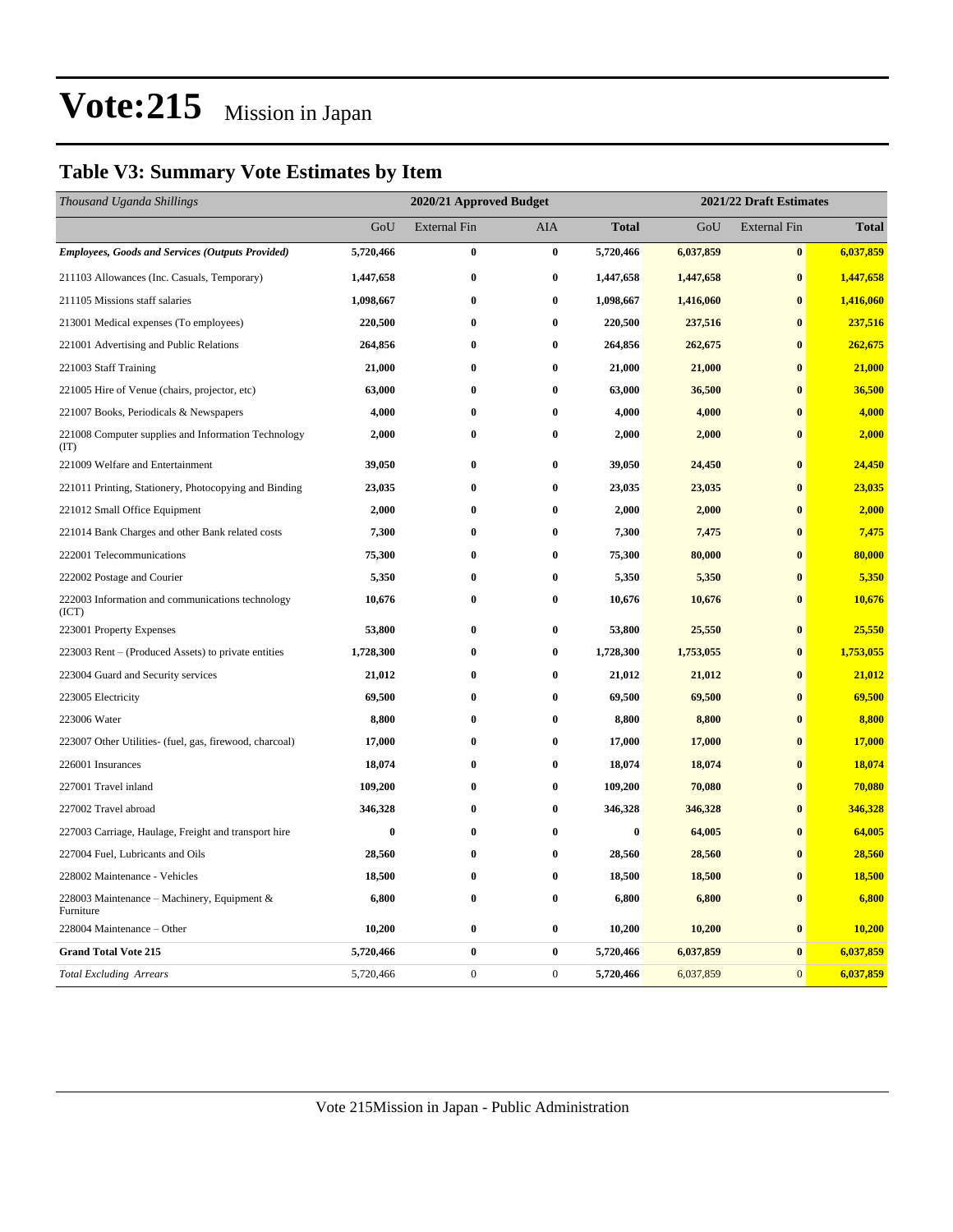### **Table V4: Detailed Estimates by Sub-SubProgramme, Department,Project and Output and Item**

*Sub-SubProgrammme 52 Overseas Mission Services*

*Recurrent Budget Estimates*

#### **Department 01 Headquarters Tokyo**

| Thousand Uganda Shillings                                | 2020/21 Approved Budget |                |                  |              |                  | 2021/22 Draft Estimates |              |  |
|----------------------------------------------------------|-------------------------|----------------|------------------|--------------|------------------|-------------------------|--------------|--|
| <b>Outputs Provided</b>                                  | Wage                    | Non Wage       | AIA              | <b>Total</b> | Wage             | Non Wage                | <b>Total</b> |  |
| <b>Budget Output 165201 Cooperation frameworks</b>       |                         |                |                  |              |                  |                         |              |  |
| 211103 Allowances (Inc. Casuals, Temporary)              | $\boldsymbol{0}$        | 1,285,766      | $\boldsymbol{0}$ | 1,285,766    | $\overline{0}$   | 1,037,536               | 1,037,536    |  |
| 211105 Missions staff salaries                           | 1,098,667               | $\overline{0}$ | $\mathbf{0}$     | 1,098,667    | 1,416,060        | $\mathbf{0}$            | 1,416,060    |  |
| 213001 Medical expenses (To employees)                   | $\boldsymbol{0}$        | 128,664        | $\boldsymbol{0}$ | 128,664      | $\mathbf{0}$     | 237,516                 | 237,516      |  |
| 221001 Advertising and Public Relations                  | $\boldsymbol{0}$        | 144,200        | $\boldsymbol{0}$ | 144,200      | $\mathbf{0}$     | 18,980                  | 18,980       |  |
| 221003 Staff Training                                    | $\boldsymbol{0}$        | 21,000         | $\boldsymbol{0}$ | 21,000       | $\mathbf{0}$     | 21,000                  | 21,000       |  |
| 221005 Hire of Venue (chairs, projector, etc)            | $\boldsymbol{0}$        | 63,000         | $\boldsymbol{0}$ | 63,000       | $\boldsymbol{0}$ | $\mathbf{0}$            | $\bf{0}$     |  |
| 221007 Books, Periodicals & Newspapers                   | $\boldsymbol{0}$        | 4,000          | $\boldsymbol{0}$ | 4,000        | $\mathbf{0}$     | 4,000                   | 4,000        |  |
| 221008 Computer supplies and Information Technology (IT) | $\boldsymbol{0}$        | 2,000          | $\mathbf{0}$     | 2,000        | $\mathbf{0}$     | 2,000                   | 2,000        |  |
| 221009 Welfare and Entertainment                         | $\boldsymbol{0}$        | 39,050         | $\mathbf{0}$     | 39,050       | $\mathbf{0}$     | 24,450                  | 24,450       |  |
| 221011 Printing, Stationery, Photocopying and Binding    | $\overline{0}$          | 23,035         | $\mathbf{0}$     | 23,035       | $\mathbf{0}$     | 23,035                  | 23,035       |  |
| 221012 Small Office Equipment                            | $\overline{0}$          | 2,000          | $\boldsymbol{0}$ | 2,000        | $\mathbf{0}$     | 2,000                   | 2,000        |  |
| 221014 Bank Charges and other Bank related costs         | $\boldsymbol{0}$        | 7,300          | $\boldsymbol{0}$ | 7,300        | $\mathbf{0}$     | 7,475                   | 7,475        |  |
| 222001 Telecommunications                                | $\boldsymbol{0}$        | 75,300         | $\mathbf{0}$     | 75,300       | $\mathbf{0}$     | 80,000                  | 80,000       |  |
| 222002 Postage and Courier                               | $\overline{0}$          | 5,350          | $\mathbf{0}$     | 5,350        | $\mathbf{0}$     | 5,350                   | 5,350        |  |
| 222003 Information and communications technology (ICT)   | $\boldsymbol{0}$        | 10,676         | $\boldsymbol{0}$ | 10,676       | $\mathbf{0}$     | 10,676                  | 10,676       |  |
| 223001 Property Expenses                                 | $\boldsymbol{0}$        | 36,800         | $\boldsymbol{0}$ | 36,800       | $\mathbf{0}$     | 25,550                  | 25,550       |  |
| 223003 Rent – (Produced Assets) to private entities      | $\boldsymbol{0}$        | 888,300        | $\mathbf{0}$     | 888,300      | $\mathbf{0}$     | 1,753,055               | 1,753,055    |  |
| 223004 Guard and Security services                       | $\overline{0}$          | 21,012         | $\boldsymbol{0}$ | 21,012       | $\mathbf{0}$     | 21,012                  | 21,012       |  |
| 223005 Electricity                                       | $\boldsymbol{0}$        | 69,500         | $\boldsymbol{0}$ | 69,500       | $\mathbf{0}$     | 69,500                  | 69,500       |  |
| 223006 Water                                             | $\boldsymbol{0}$        | 8,800          | $\boldsymbol{0}$ | 8,800        | $\mathbf{0}$     | 8,800                   | 8,800        |  |
| 223007 Other Utilities- (fuel, gas, firewood, charcoal)  | $\boldsymbol{0}$        | 17,000         | $\boldsymbol{0}$ | 17,000       | $\mathbf{0}$     | 17,000                  | 17,000       |  |
| 226001 Insurances                                        | $\overline{0}$          | 18,074         | $\boldsymbol{0}$ | 18,074       | $\mathbf{0}$     | 18,074                  | 18,074       |  |
| 227001 Travel inland                                     | $\boldsymbol{0}$        | 109,200        | $\boldsymbol{0}$ | 109,200      | $\mathbf{0}$     | 17,520                  | 17,520       |  |
| 227002 Travel abroad                                     | $\boldsymbol{0}$        | 330,008        | $\boldsymbol{0}$ | 330,008      | $\mathbf{0}$     | 302,528                 | 302,528      |  |
| 227003 Carriage, Haulage, Freight and transport hire     | $\overline{0}$          | $\overline{0}$ | $\mathbf{0}$     | $\mathbf{0}$ | $\boldsymbol{0}$ | 64,005                  | 64,005       |  |
| 227004 Fuel, Lubricants and Oils                         | $\overline{0}$          | 28,560         | $\boldsymbol{0}$ | 28,560       | $\mathbf{0}$     | 28,560                  | 28,560       |  |
| 228002 Maintenance - Vehicles                            | $\overline{0}$          | 18,500         | $\boldsymbol{0}$ | 18,500       | $\mathbf{0}$     | 18,500                  | 18,500       |  |
| 228003 Maintenance - Machinery, Equipment & Furniture    | $\boldsymbol{0}$        | 6,800          | $\boldsymbol{0}$ | 6,800        | $\mathbf{0}$     | 6,800                   | 6,800        |  |
| 228004 Maintenance - Other                               | $\overline{0}$          | 10,200         | $\mathbf{0}$     | 10,200       | $\overline{0}$   | 10,200                  | 10,200       |  |
| <b>Total Cost of Budget Output 01</b>                    | 1,098,667               | 3,374,095      | 0                | 4,472,762    | 1.416.060        | 3,835,122               | 5,251,182    |  |

Vote 215Mission in Japan - Public Administration